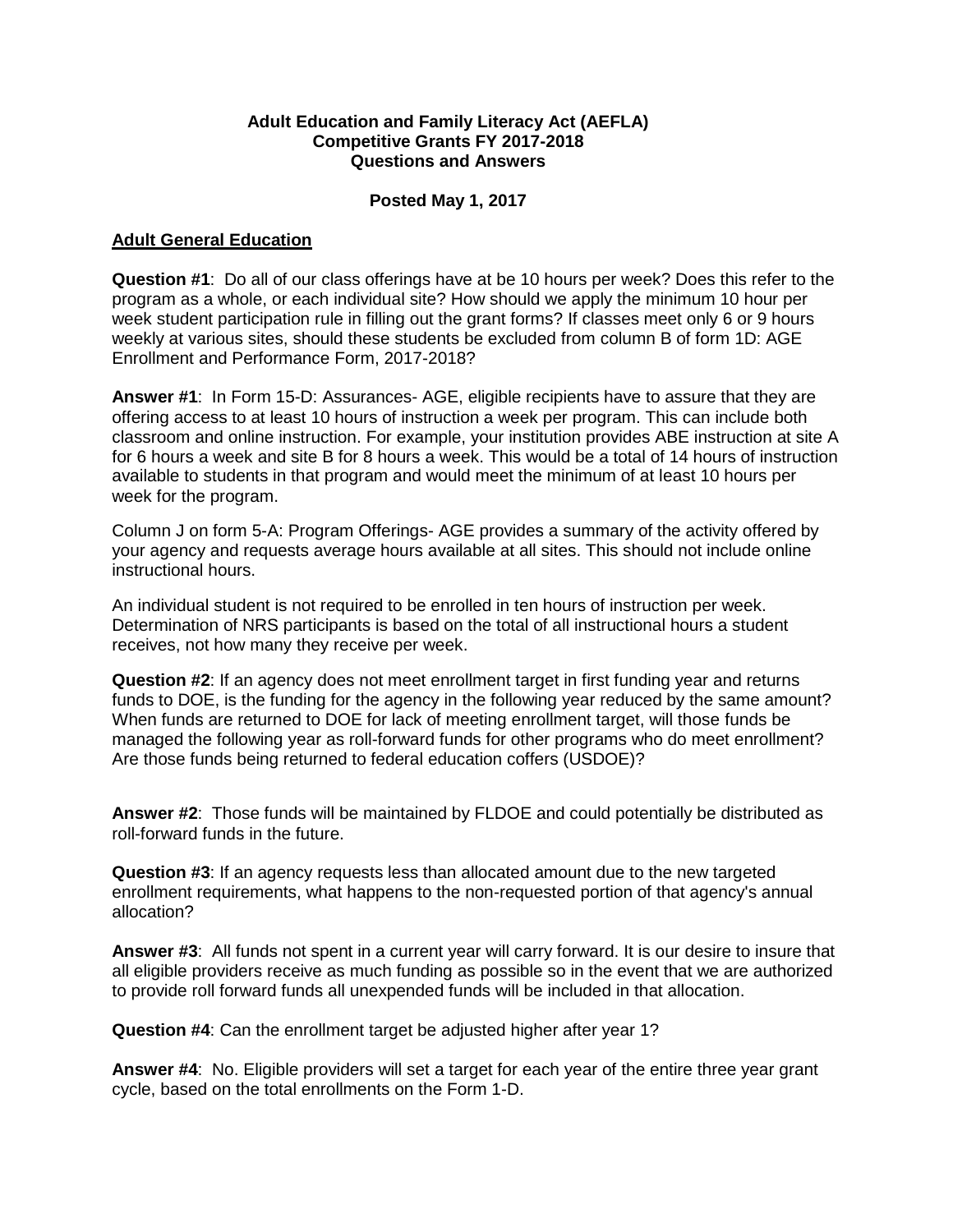**Question #5**: Should the determined amount of funds for CareerSource come out of the lead organization's 5 percent in-direct/admin costs? Should it be a separate line item in the 101S form, coming out of direct funds?

**Answer #5**: Administrative costs are capped at 5% of your grant amount. Infrastructure costs are administrative costs. The eligible provider will contribute its proportionate share of local infrastructure costs based on proportionate use of the one-stop center, and the relative benefit received by the grant. This contribution to the one-stop center of infrastructure costs may be paid in in-kind contributions or from non-federal funds. Yes, the One-Stop infrastructure Cost should be on a separate line item in the 101S form, if grant funds are used. At the end of each grant, the One-Stop infrastructure amount, must be reported on the final FLDOE Project Disbursement Report (DOE 499) form.

**Question #6**: How closely correlated will the state employment performance targets be to Local County and region unemployment rates, given that the rates are very different around the state?

**Answer #6**: FLDOE will negotiate the performance targets with Office of Career Technical and Adult Education (OCTAE). These performance targets will be phased in over time, and OCTAE is several years away from negotiation for those performance targets measures.

It does not look at regional unemployment data. It will be calculated based on the employment status of individual participants reported to FLDOE.

**Question #7**: The adult education personnel chart shown on page 27 of the RFP lists Adult Education Certification. Does the state offer a specific teacher certification for adult education?

**Answer #7**: As per section 1012.39 (1)(b), F.S., each school district shall establish the minimal qualifications for part-time and full-time teachers in adult education programs. The FDOE does not issue state licensure for teachers of adult education.

**Question #8:** We learned in the webinar today that we can include any student that is 16 years of age and is legally separated from the K-12 system in the grant proposal. Does this include students being served in our on-campus ABE/GED programs?

**Answer #8**: The AEFLA law is very clear in terms of the student participants that may be served. These are individuals who are 16 years of age and have legally separated from the school system and basic skills deficient. With respect to out-of-school youth who are being served through another WIOA program, if the individuals are 16 years of age and older who have legally separated from the K-12 system, then they would be eligible for services under this grant. If these individuals have not legally separated, then they would not be eligible for services under this AEFLA program.

**Question #9**: If we include our ESL Levels 1 – 6 on the 1-D Adult General Education Enrollment and Performance Form, 2017-18, can we also use the same numbers/people when we complete the 1-D Integrated English Literacy (I-ELCE) Enrollment and Performance Form, 2017-18?

**Answer #9**: Yes. If you are applying for both, you would have the same numbers for these fields on the 1-D Enrollment and Performance Form.

**Question #10**: There are numerous models of IET to include a cluster model where students are provided ABE/GED/ESL instruction and then work individually or in groups on vocational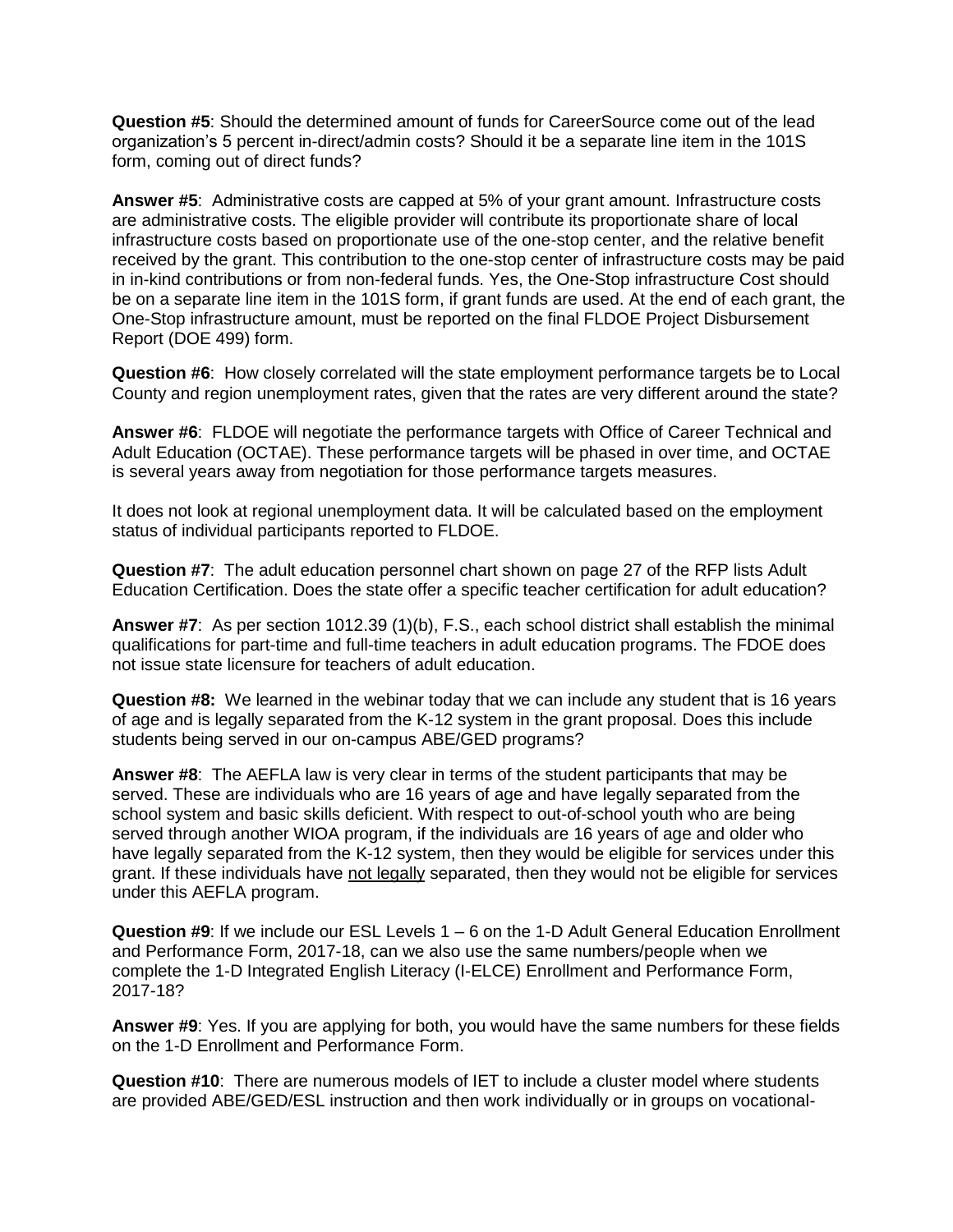specific materials which could result in occupational credentials. This model works well in small programs where there is not enough of a cohort to have an IBest model. Must grant applicants use the FICAPS model which enrolls students simultaneously in adult education and CTE certificate programs?

**Answer #10**: The IET delivery method is optional. IET provides adult education and literacy activities concurrently and contextually with workforce preparation activities and workforce training for a specific occupation or occupational cluster for the purpose of educational and career advancement. IET in Florida is known as FICAPS (Florida's Integrated Career and Academic Preparation System) and is strictly operationalized/defined in Florida's WIOA Unified Plan as simultaneous enrollment in adult education (GEDI and ELCATE) and a career and technical education certificate program offered by a school district or state college.

The IET method may not be appropriate for all AE providers in which case a more contextualized approach would be most appropriate. A contextualized delivery model integrates reading, mathematics and language skills with occupational content. Again the method may be appropriate depending on the literacy skill level of students being served and postsecondary/occupational goals of students.

**Question #11:** How do we learn if there is another agency within our area that would require the grant to be shared?

**Answer #11**: The prioritized funding list will be posted.

**Question #12:** If a student is enrolled in both ABE and ESOL with an ABE function level of 3 and ESOL function level of 6, which function level is used for initial function level? And, similarly, with an ESOL function level of 4 and ABE function level 4, which will be used as the initial function level?

**Answer #12**: ESOL is considered to be a lower functioning level than ABE. A student who is enrolled in both programs will appear in the ESOL cohorts for the NRS reports.

**Question #13**: We have had some difficulties pulling data for the 15-16 school year, specifically enrollment per function level, NRS Table 4. Where can we find this data?

**Answer #13**: There are currently no available DOE reports which show enrollment by functioning level. The only report available which includes functioning level are the NRS reports, which are located on the Department's secure Sharepoint site.

**Question #14**: The state performance target is based upon ABE Level 1 through 5. The Form 1-D includes a total for ABE that includes ABE Level 6. Should Form 1-D be completed without entering data for ABE Level 6?

**Answer #14**: Columns B and C should be completed for all of the levels that your agency offers. Forms 1-D for Adult General Education and Corrections Education were updated on April 26, 2017. This version of the form calculates the performance rate in Column D/Row 7 for ABE Levels 1 through 5 only. If your agency has already accessed Form 1-D prior to the re-posting, you must download and use the updated form for your proposal.

**Question #15**: In the RFP there is a requirement that all MOUs with the LWDB must include the following statement: "The duly authorized agent of the recipient agrees to satisfy the